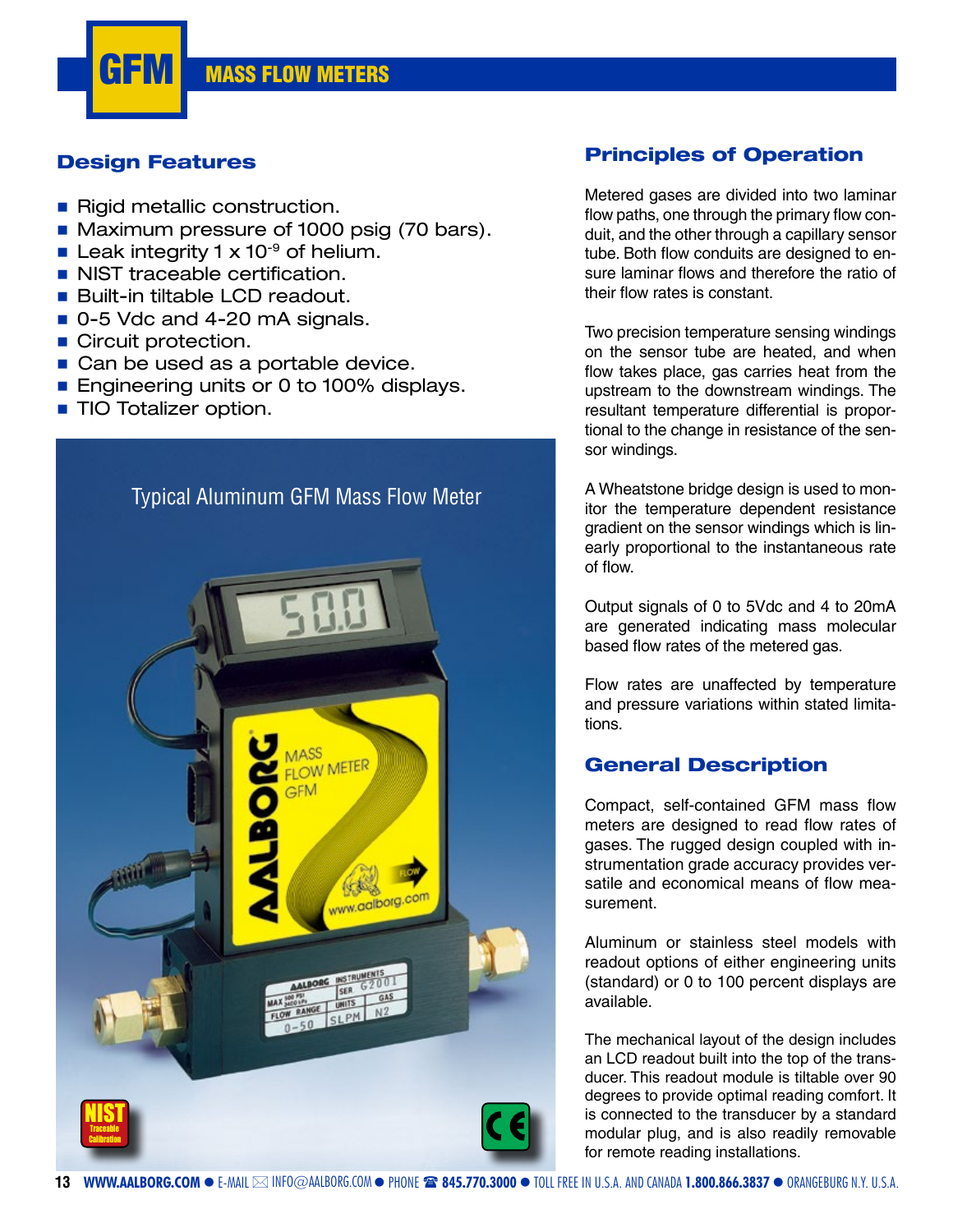



| <b>TABLE 1 - SPECIFICATIONS FOR GFM</b> |                                                                                                                                                                              |  |  |  |  |  |  |
|-----------------------------------------|------------------------------------------------------------------------------------------------------------------------------------------------------------------------------|--|--|--|--|--|--|
| <b>ACCURACY:</b>                        | <b>GFM 17, 37 and 47:</b> $\pm 1.0\%$ of full scale.                                                                                                                         |  |  |  |  |  |  |
|                                         | <b>GFM 57, 67 and 77:</b> $\pm$ 1.5% of full scale. OPTIONAL ENHANCED ACCURACY: $\pm$ 1.0% of full scale.                                                                    |  |  |  |  |  |  |
| <b>CALIBRATIONS:</b>                    | Performed at standard conditions [14.7 psia (101.4 kPa) and 70 °F (21.1 °C)] unless otherwise requested.                                                                     |  |  |  |  |  |  |
| <b>REPEATABILITY:</b>                   | $\pm 0.25\%$ of full scale.                                                                                                                                                  |  |  |  |  |  |  |
| <b>RESPONSE TIME:</b>                   | Generally 2 seconds to within $\pm 2\%$ of actual flow rate over 25 to 100% of full scale.                                                                                   |  |  |  |  |  |  |
| TEMPERATURE COEFFICIENT:                | 0.15% of full scale $/$ °C.                                                                                                                                                  |  |  |  |  |  |  |
| <b>PRESSURE COEFFICIENT:</b>            | $0.01\%$ of full scale / psi $(0.07$ bar).                                                                                                                                   |  |  |  |  |  |  |
| <b>MAXIMUM PRESSURE DROP:</b>           | See Table 3.                                                                                                                                                                 |  |  |  |  |  |  |
| <b>GAS AND AMBIENT TEMP.:</b>           | Gas: 32 °F to 122 °F (0 °C to 50 °C). Ambient: 14 °F to 122 °F (-10 °C to 50 °C) - Dry gases only.                                                                           |  |  |  |  |  |  |
| <b>OUTPUT SIGNALS:</b>                  | Linear 0-5 Vdc. 1000 ohms min. load impedance and 4-20 mA 0-500 Ohms loop resistance.                                                                                        |  |  |  |  |  |  |
| <b>TRANSDUCER INPUT POWER:</b>          | Universal +12 to +26 Vdc, 200 mA maximum.                                                                                                                                    |  |  |  |  |  |  |
| <b>TIME CONSTANT:</b>                   | 800 ms.                                                                                                                                                                      |  |  |  |  |  |  |
| <b>GAS PRESSURE:</b>                    | 1000 psig (70 bars) maximum GFM 17, 37, 47. 20 psig (1.4 bars) optimum.<br>500 psig (34.5 bars) GFM 57, 67, 77. 20 psig (1.4 bars) optimum.                                  |  |  |  |  |  |  |
| ** MATERIALS IN                         | a. Aluminum models GFM Series: anodized aluminum, 316 stainless steel, brass and Viton <sup>®</sup> O-rings.                                                                 |  |  |  |  |  |  |
| <b>FLUID CONTACT:</b>                   | b. Stainless steel models GFM17S, 37S, 47S, 57S, 67S and 77S: 316 stainless steel and Viton® O-rings.<br>Optional O-rings: Buna <sup>®</sup> , EPR and Kalrez <sup>®</sup> . |  |  |  |  |  |  |
| <b>ATTITUDE SENSITIVITY:</b>            | No greater than +15 degree rotation from horizontal to vertical; standard calibration is in horizontal position.                                                             |  |  |  |  |  |  |
| <b>CONNECTIONS:</b>                     | GFM 17: 1/4" compression fittings. Optional: 6mm, 3/8" and 1/8" compression fittings or 1/4" VCR®.                                                                           |  |  |  |  |  |  |
|                                         | GFM 37: 1/4" compression fittings. Optional: 6mm and 3/8" compression fittings or 1/4" VCR®.                                                                                 |  |  |  |  |  |  |
|                                         | GFM 47: 3/8" compression fittings.                                                                                                                                           |  |  |  |  |  |  |
|                                         | GFM 57: 3/8" compression fittings.                                                                                                                                           |  |  |  |  |  |  |
|                                         | <b>GFM 67:</b> 1/2" compression fittings.                                                                                                                                    |  |  |  |  |  |  |
|                                         | GFM 77: 3/4" FNPT fittings or 3/4" compression fittings.                                                                                                                     |  |  |  |  |  |  |
| <b>LEAK INTEGRITY:</b>                  | $1 \times 10^{-9}$ smL/sec of helium maximum to the outside environment.                                                                                                     |  |  |  |  |  |  |
| <b>CE COMPLIANT:</b>                    | EN 55011 class 1. class B: EN50082-1.                                                                                                                                        |  |  |  |  |  |  |

\*\* The selection of materials of construction, is the responsibility of the customer. The company accepts no liability.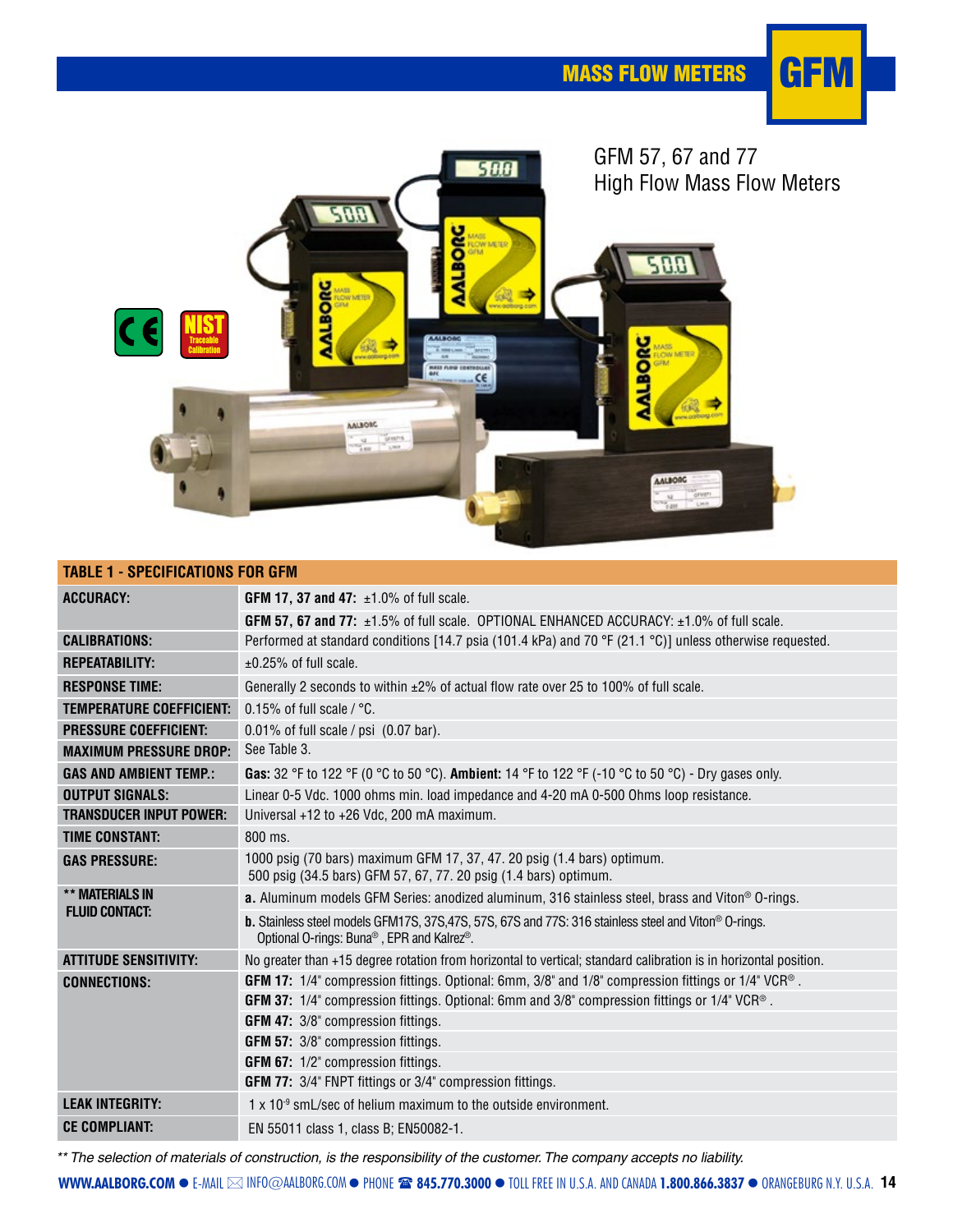

GFM mass flow meters are available with flow ranges from 10 mL/min to 1000 L/min N2. Gases are connected by means of 1/4" ,3/8" ,1/2" compression fittings and 3/4" FNPT fittings. Optional fittings are available. These meters may be used as bench top units or mounted by means of screws in the base.

Transducer power supply ports are fuse and polarity protected.

| <b>TABLE 2 - FLOW RANGES FOR GFM</b>    |                                            |  |  |  |  |  |  |  |
|-----------------------------------------|--------------------------------------------|--|--|--|--|--|--|--|
| <b>GFM 17 LOW FLOW MASS FLOW METERS</b> |                                            |  |  |  |  |  |  |  |
| <b>CODE</b>                             | $mL/min$ [N <sub>2</sub> ]                 |  |  |  |  |  |  |  |
| 01                                      | 0 to 10                                    |  |  |  |  |  |  |  |
| 02                                      | 0 to 20                                    |  |  |  |  |  |  |  |
| 03                                      | 0 to 50                                    |  |  |  |  |  |  |  |
| 04                                      | 0 to 100                                   |  |  |  |  |  |  |  |
| 05                                      | 0 to 200                                   |  |  |  |  |  |  |  |
| 06                                      | 0 to 500                                   |  |  |  |  |  |  |  |
| <b>CODE</b>                             | $L/min$ [N <sub>2</sub> ]                  |  |  |  |  |  |  |  |
| 07                                      | $0$ to 1                                   |  |  |  |  |  |  |  |
| 08                                      | 0 to 2                                     |  |  |  |  |  |  |  |
| 09                                      | $0$ to $5$                                 |  |  |  |  |  |  |  |
| 10                                      | 0 to 10                                    |  |  |  |  |  |  |  |
|                                         | <b>GFM 37 MEDIUM FLOW MASS FLOW METERS</b> |  |  |  |  |  |  |  |
| 11                                      | 0 to 15                                    |  |  |  |  |  |  |  |
| 30                                      | 0 to 20                                    |  |  |  |  |  |  |  |
| 31                                      | 0 to 30                                    |  |  |  |  |  |  |  |
| 32                                      | 0 to 40                                    |  |  |  |  |  |  |  |
| 33                                      | 0 to 50                                    |  |  |  |  |  |  |  |
|                                         | <b>GFM 47 HIGH FLOW MASS FLOW METERS</b>   |  |  |  |  |  |  |  |
| 40                                      | 0 to 60                                    |  |  |  |  |  |  |  |
| 41                                      | 0 to 80                                    |  |  |  |  |  |  |  |
| 42                                      | 0 to 100                                   |  |  |  |  |  |  |  |
|                                         | <b>GFM 57 HIGH FLOW MASS FLOW METERS</b>   |  |  |  |  |  |  |  |
| 50                                      | 0 to 200                                   |  |  |  |  |  |  |  |
|                                         | <b>GFM 67 HIGH FLOW MASS FLOW METERS</b>   |  |  |  |  |  |  |  |
| 60                                      | 0 to 500                                   |  |  |  |  |  |  |  |
|                                         | <b>GFM 77 HIGH FLOW MASS FLOW METERS</b>   |  |  |  |  |  |  |  |
| 70                                      | 0 to 1000                                  |  |  |  |  |  |  |  |

## **Leak Integrity**

#### **TABLE 3 - MAXIMUM PRESSURE DROP FOR GFM**

| <b>MODEL</b>  | <b>FLOW RATE</b> | <b>MAXIMUM PRESSURE DROP</b> |        |        |  |  |  |  |
|---------------|------------------|------------------------------|--------|--------|--|--|--|--|
|               | [liters/min]     | [mm H <sub>2</sub> 0]        | [psid] | [mbar] |  |  |  |  |
| <b>GFM 17</b> | up to 10         | 25                           | 0.04   | 2.5    |  |  |  |  |
|               | 20               | 300                          | 0.44   | 30     |  |  |  |  |
|               | 30               | 800                          | 1.18   | 81     |  |  |  |  |
| <b>GFM 37</b> | 40               | 1480                         | 2.18   | 150    |  |  |  |  |
|               | 50               | 2200                         | 3.23   | 223    |  |  |  |  |
|               | 60               | 3100                         | 4.56   | 314    |  |  |  |  |
| <b>GFM 47</b> | 80               | 4422                         | 6.5    | 448    |  |  |  |  |
|               | 100              | 5500                         | 8.08   | 557    |  |  |  |  |
| <b>GFM 57</b> | 200              | 2720                         | 4.0    | 280    |  |  |  |  |
| <b>GFM 67</b> | 500              | 3400                         | 5.0    | 340    |  |  |  |  |
| <b>GFM 77</b> | 1000             | 6120                         | 9.0    | 620    |  |  |  |  |

#### **TABLE 4 - ACCESSORIES FOR GFM**

|                       | <b>POWER SUPPLY - BATTERY PACK - CABLES</b>             |
|-----------------------|---------------------------------------------------------|
| <b>PS-GFM-110NA-2</b> | Power Supply, 110 V / 12 Vdc /North America             |
| <b>PS-GFM-110NA-4</b> | Power Supply, 110 V / 24 Vdc /North America             |
| <b>PS-GFM-230EU-2</b> | Power Supply, 220 V / 12 Vdc /Europe                    |
| <b>PS-GFM-230EU-4</b> | Power Supply, 220 V / 24Vdc /Europe                     |
| <b>PS-GFM-240UK-2</b> | Power Supply 240 V / 12 Vdc / United Kingdom            |
| <b>PS-GFM-240UK-4</b> | Power Supply 240 V / 24 Vdc /United Kingdom             |
| <b>PS-GFM-240AU-2</b> | Power Supply 240 V / 12 Vdc / Australia                 |
| <b>PS-GFM-240AU-4</b> | Power Supply 240 V / 24 Vdc / Australia                 |
| <b>BP110</b>          | Battery Pack, 110 V (includes case)                     |
| <b>BP220</b>          | Battery Pack, 220 V (includes case)                     |
| CBL-D4                | Cable with 9-pin D-connector, (4 - 20 mA)               |
| CBL-D5                | Cable with 9-pin D-connector, (0 to 5 Vdc)              |
| 17/3RC                | 17/3RC Remote cable, 3 ft long                          |
| 17/R                  | 17/R Remote LCD readout with 3 ft long cable            |
| TIO-LAA2              | Totalizer I/O Monitor, RS-232 Digital Interface         |
| TIO-LAA5              | Totalizer I/O Monitor, RS-485 Digital Interface         |
| KIT-TM-DD             | GFM Flow Meter Mounting Kit with Two 9 Pin D-Connectors |

## **For Totalizer Input/ Output Flow Monitor/ Controller options see page 55.**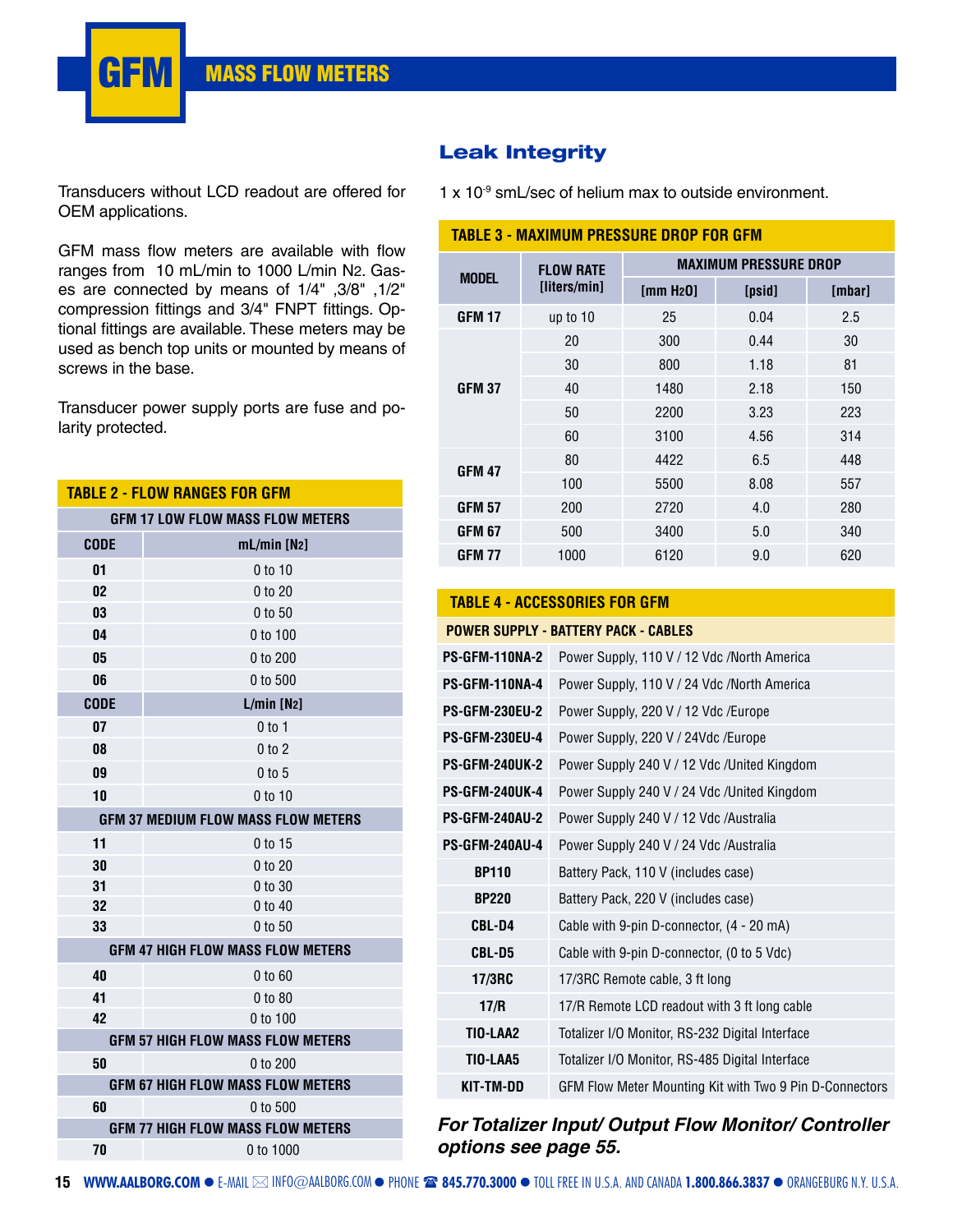MASS FLOW METERS  $\boxed{G}$  =  $\boxed{M}$ 









| <b>TABLE 5 - DIMENSIONS FOR GFM 17, 37 AND 47 MODELS</b> |                                         |                     |                |                    |                 |                      |                |                 |               |                |                      |  |
|----------------------------------------------------------|-----------------------------------------|---------------------|----------------|--------------------|-----------------|----------------------|----------------|-----------------|---------------|----------------|----------------------|--|
|                                                          |                                         | DIMENSION INCH (MM) |                |                    |                 |                      |                |                 |               |                |                      |  |
| <b>MODEL</b>                                             | <b>CONNECTION</b><br><b>COMPRESSION</b> |                     |                | <b>LCD VERSION</b> | <b>NO LCD</b>   | <b>MOUNTING HOLE</b> |                |                 |               |                |                      |  |
|                                                          | <b>FITTING</b>                          | A                   | <sub>B</sub>   | C                  | D               | E                    | F              | G               | Н             | J              | Κ                    |  |
| GFM 17                                                   | 1/4" Tube O Diameter                    | 5.72<br>(145.3)     | 1.00<br>(25.4) | 1.13<br>(28.6)     | 3.09<br>(78.6)  | 5.10<br>(129.6)      | 0.5<br>(12.7)  | 4.61<br>(117.1) | 0.16<br>(4.0) | 0.16<br>(4.0)  | $6 - 32$<br>$x$ 0.13 |  |
| <b>GFM 37</b>                                            | 1/4" Tube O Diameter                    | 6.10<br>(154.9)     | 1.38<br>(34.9) | 1.25<br>(31.8)     | 4.13<br>(104.8) | 6.13<br>(155.8)      | 0.63<br>(15.9) | 4.99<br>(126.7) | 0.28<br>(7.1) | 1.08<br>(27.3) | $6 - 32$<br>$x$ 0.10 |  |
| <b>GFM 47</b>                                            | 3/8" Tube O Diameter                    | 6.10<br>(154.9)     | 1.38<br>(34.9) | 1.25<br>(31.8)     | 4.13<br>(104.8) | 6.25<br>(158.7)      | 0.63<br>(15.9) | 4.99<br>(126.7) | 0.28<br>(7.1) | 1.08<br>(27.3) | $6 - 32$<br>$x$ 0.10 |  |

For Specific Flow Ranges Contact Aalborg Customer Service Department.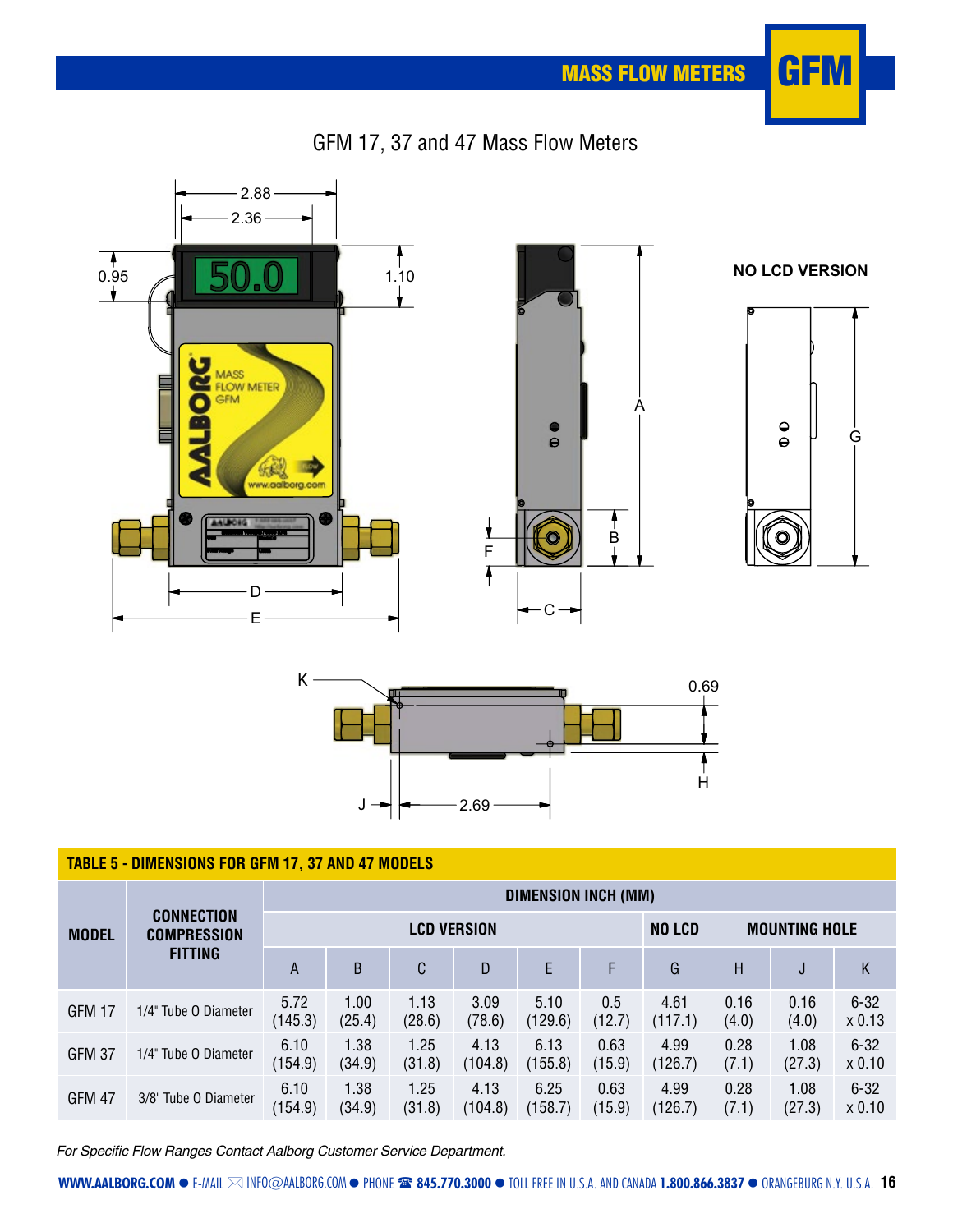## GFM 57, 67 and 77 Mass Flow Meters







### **TABLE 6 - DIMENSIONS FOR GFM 57, 67 AND 77 MODELS**

| <b>MODEL</b>  | <b>CONNECTION</b>                    | DIMENSION (INCH)   |                |                |                                       |                            |                |                                                                   |                          |      |               |               |                                    |
|---------------|--------------------------------------|--------------------|----------------|----------------|---------------------------------------|----------------------------|----------------|-------------------------------------------------------------------|--------------------------|------|---------------|---------------|------------------------------------|
|               | <b>COMPRESSION</b><br><b>FITTING</b> | <b>LCD VERSION</b> |                |                |                                       |                            |                | <b>NO LCD</b>                                                     | <b>MOUNTING HOLE</b>     |      |               |               |                                    |
|               | (except model GFM 77)                | Α                  | B.             | C              | D                                     | E.                         | F              | G                                                                 | н                        |      | Κ             |               | M                                  |
| <b>GFM 57</b> | 3/8" Tube O Diameter                 | 6.73<br>(170.8)    | 2.00<br>(80.8) | 1.75<br>(44.5) | 6.69<br>(169.8)                       | 8.81<br>$(223.7)$ $(22.2)$ | 0.88           | 5.62<br>$(142.6)$ $(119.0)$ $(35.3)$ $(25.4)$                     | 4.69                     | 1.39 | 1.00          | 0.18<br>(4.6) | $10 - 24$<br>x 0.25                |
| GFM 67        | 1/2" Tube O Diameter                 | 7.64<br>(194.0)    | 3.00<br>(76.2) | 3.00<br>(76.2) | 7.25                                  | 9.65                       | 1.5            | 6.53<br>$(184.2)$ $(245.1)$ $(38.1)$ $(165.8)$ $(171.5)$ $(57.2)$ | 6.75                     | 2.25 | 0.25<br>(6.4) | 0.38<br>(9.5) | $1/4 - 20$<br>X 0.35               |
| GFM 77        | 3/4" NPT Female                      | 8.66<br>(220.0)    | 4.00           | 4.00           | 7.30<br>$(101.6)$ $(101.6)$ $(185.4)$ |                            | 2.00<br>(50.8) | 7.55<br>(191.8)                                                   | 6.80<br>$(172.7)$ (76.2) | 3.00 | 0.25<br>(6.4) | 0.50          | $1/4 - 20$<br>$(12.7) \times 0.35$ |

For Specific Flow Ranges Contact Aalborg Customer Service Department.